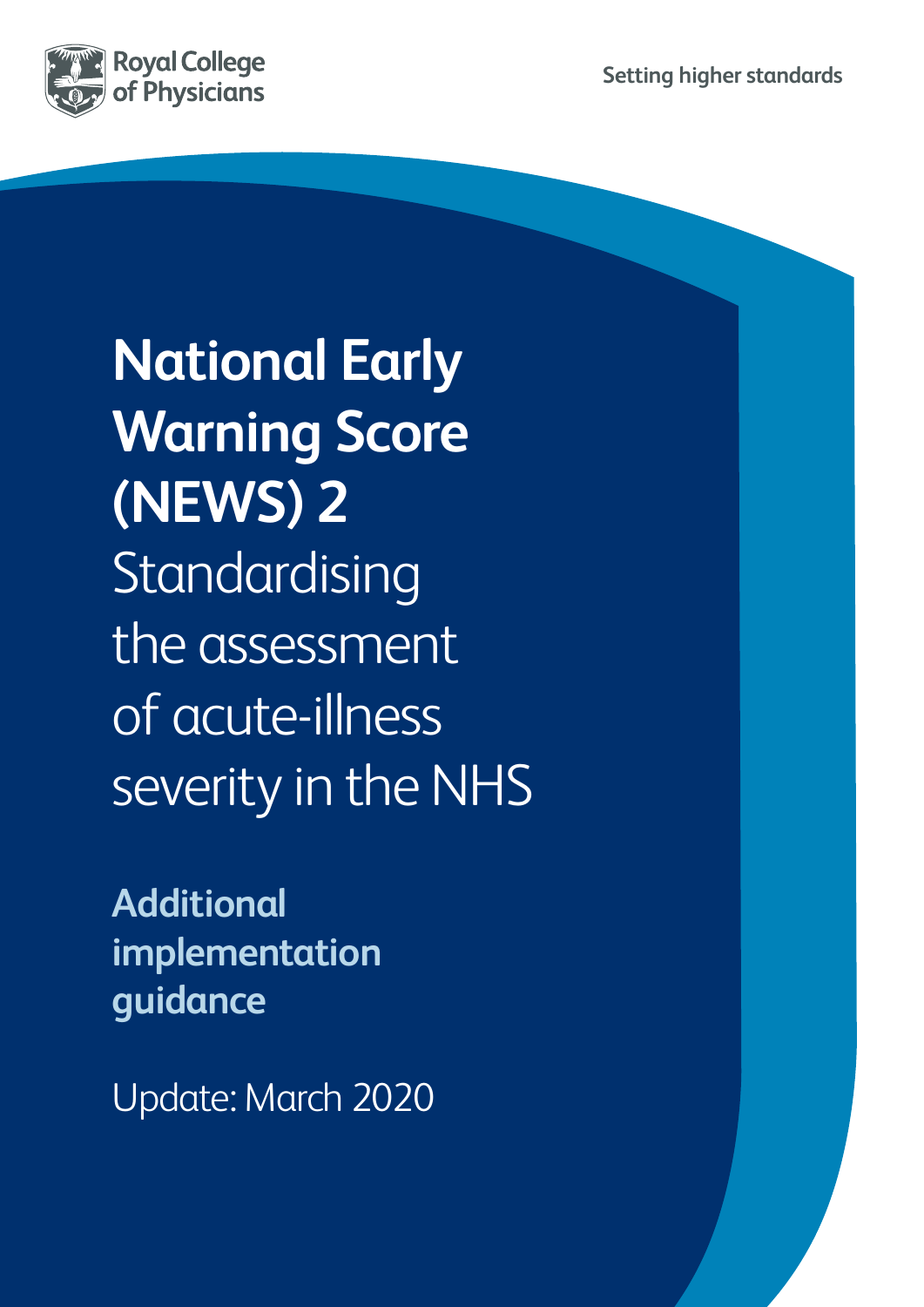Clarification around implementation in addition to the existing recommendations within the 2017 publication *NEWS2*: *Standardising the assessment of acute-illness severity in the NHS* 

www.rcplondon.ac.uk/news2

#### **Copyright**

In order to encourage as many people as possible to use the material in this publication, there is no copyright restriction, but the Royal College of Physicians as copyright holder should be acknowledged on any material reproduced from it.

© Royal College of Physicians 2020

Royal College of Physicians 11 St Andrews Place Regent's Park London NW1 4LE

**www.rcplondon.ac.uk** Registered Charity No 210508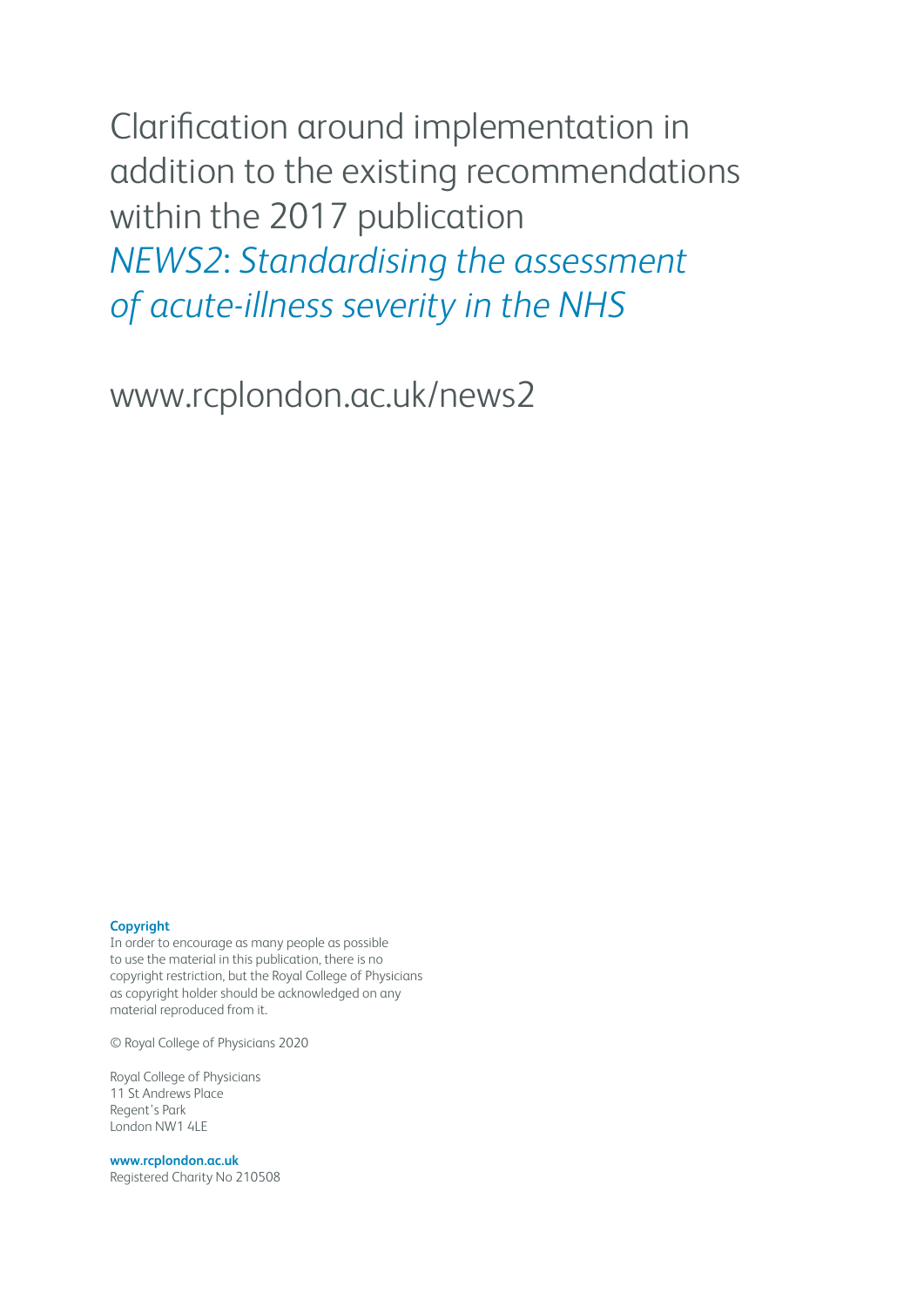## Introduction

*NEWS2: Standardising the assessment of acute-illness severity in the NH*S was published in December 2017.<sup>1</sup> Since then there has been considerable learning through widespread implementation across the UK and internationally.

Particular elements of implementing NEWS2 in hospitals have proven more challenging, and clinicians have raised a number of questions. To support clinicians to deliver consistent best practice, the RCP is publishing this additional implementation guidance to provide clarification.

The trigger (threshold) for escalation is normally set at a single score of 3, or a composite score of 5 and 7. However, this threshold can be adapted for individual patients following clinical assessment.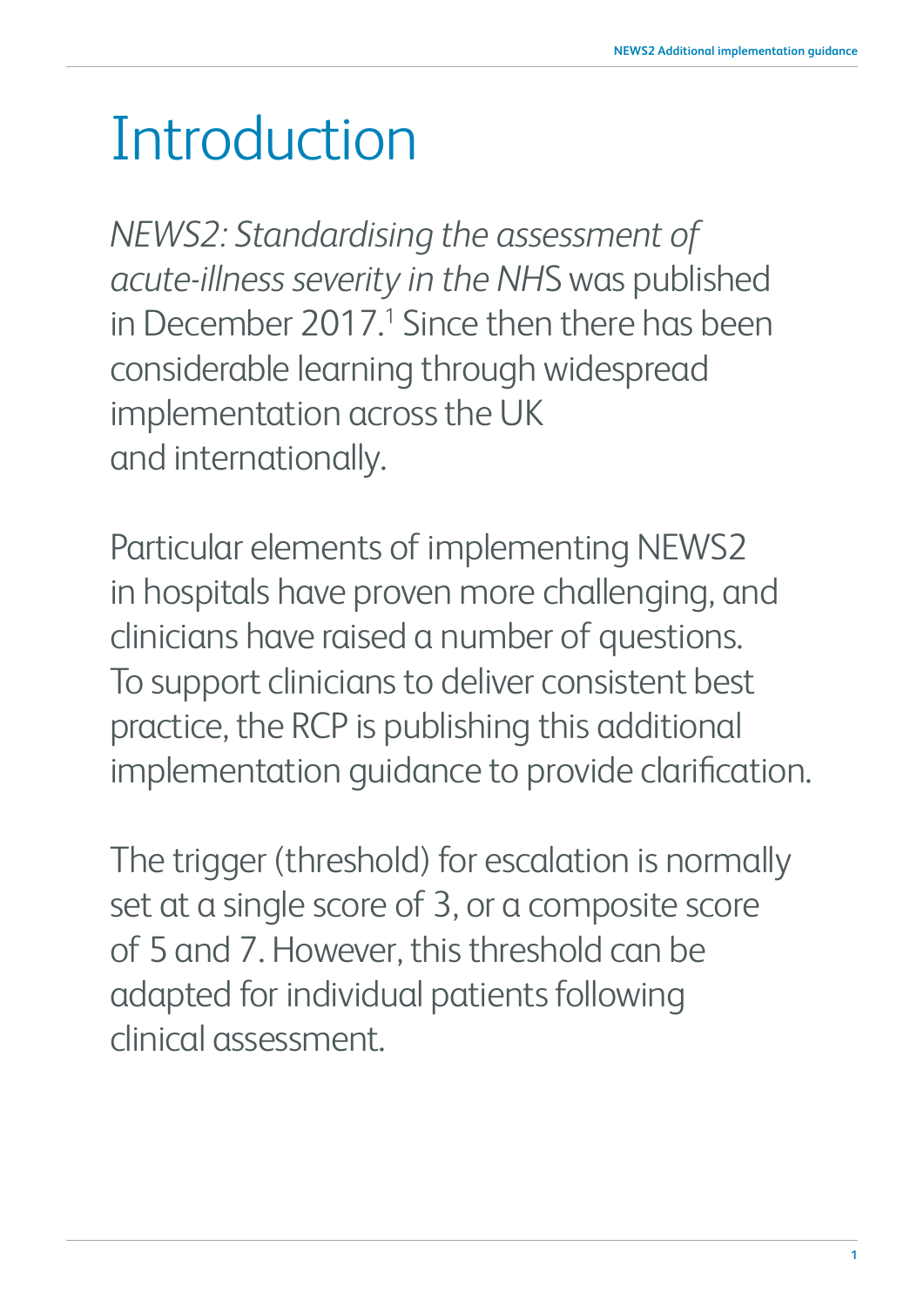## New confusion

### **2017 recommendations**

Patients with acute illness may develop an acutely altered mental state, manifesting as new confusion, delirium or a Glasgow Coma Scale (GCS) <15. This is an important sign of acute clinical deterioration requiring urgent clinical assessment. Acutely altered mentation may occur because of sepsis, hypoxia, hypotension or metabolic disturbances, either alone or in combination.

- **>** We recommend that new confusion, delirium or acutely altered mentation scores 3 on the NEWS2 chart, indicating a code red (for a single score of 3), ie that the patient requires urgent assessment.
- **>** We recommend that if it is unclear whether a patient's confusion is new or their normal state, the confusion should be assumed to be new until confirmed to be otherwise.

### **Additional guidance**

New confusion can be assessed by asking the question 'Is this patient more confused than usual/before?'.\* This can be asked of staff or relatives.

If this is positive, it will trigger clinical response and assessment including the 4 'A's Test (4AT)2 for delirium, and further investigation and management by a competent responding clinician. Following this assessment:

- **>** if the confusion is then determined **not** to be more than usual, subsequent scoring will return to normal
- **>** the outcome of the assessment will also determine the ongoing appropriate trigger score (threshold) for the individual patient
- **>** ongoing daily assessment will determine whether the confusion is a significant component of the patient's condition in this presentation and contributing to the risk of deterioration, or is stable and therefore whether scoring as new confusion should continue at the patient's current level of confusion.

<sup>\*</sup> Note that this is a validated Single Question identifying Delirium (SQiD).3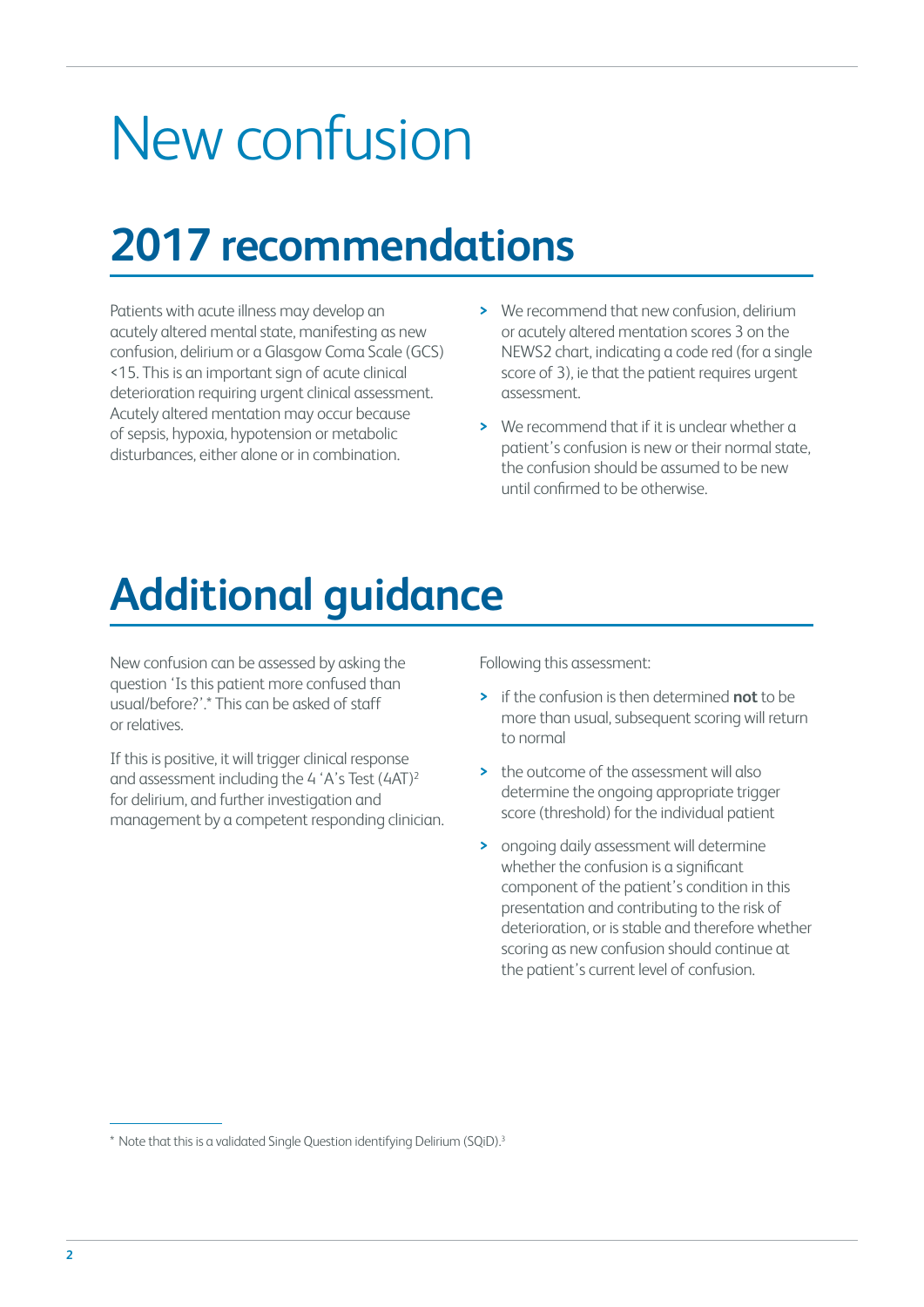# Escalation/response guidance

### **2017 recommendations**

We recommend that the locally agreed response to each NEWS trigger level should define:

- **>** the speed/urgency of response to include an escalation process to ensure that a response always occurs
- **>** who responds? ie the seniority and clinical competencies of the responder(s)
- **>** the frequency of subsequent clinical monitoring of the patient
- **>** the appropriate clinical setting for ongoing acute care.

We recommend that local arrangements should ensure that:

- **1** the urgency and competency of response to acute illness are guaranteed 24/7
- **2** there are appropriate settings, facilities and trained staff in place for ongoing care when it is necessary to escalate care to higherdependency settings.

We recommend that the frequency of monitoring should be increased to a minimum of every hour for those patients with an aggregate NEW score of 5–6, or a red score of 3 in a single parameter.

While any patient can be considered for continuous monitoring, it is essential for patients with a score of 7 or more.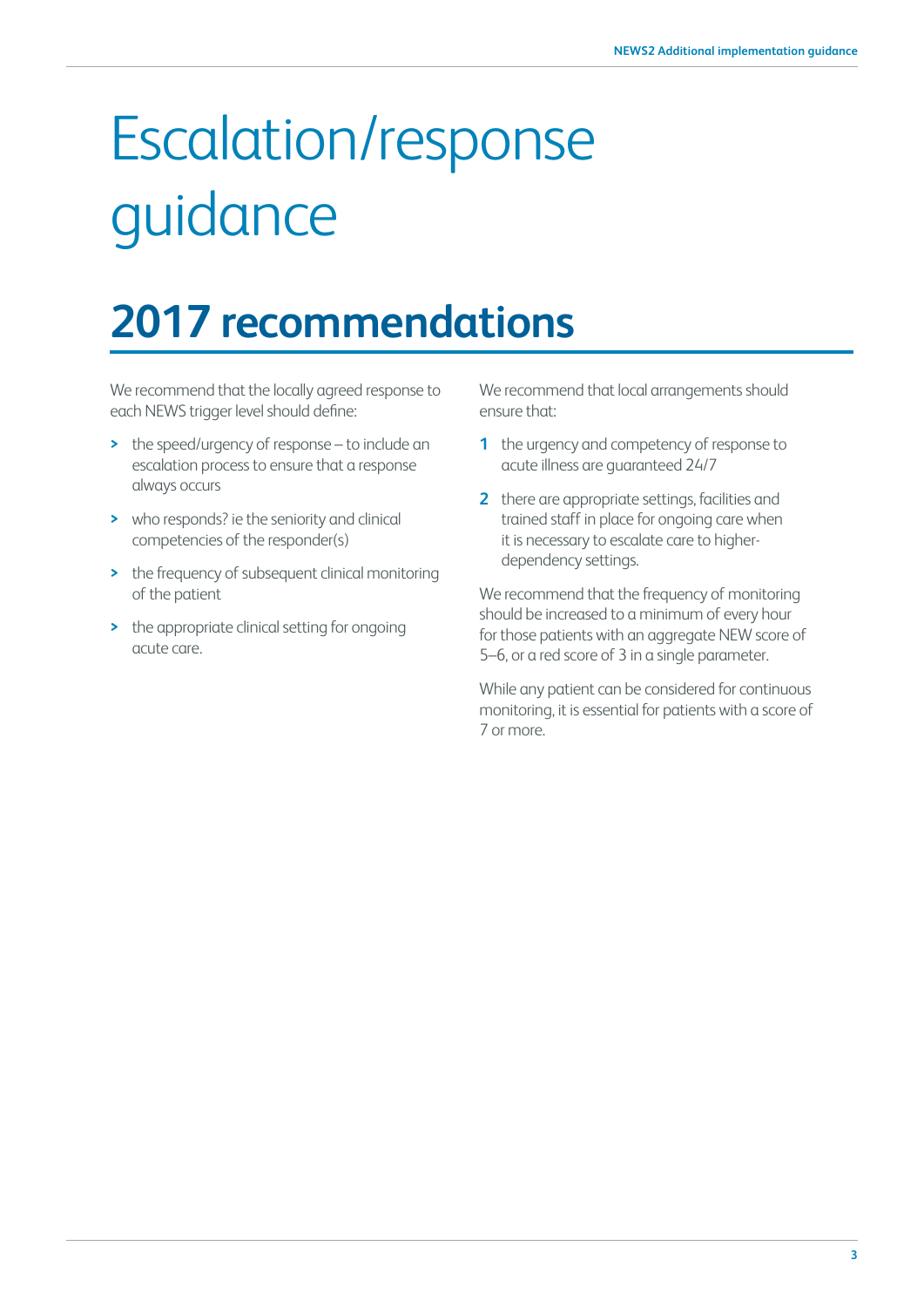# Escalation/response guidance

### **Additional guidance**

For patients in hospital:

A NEWS2 score of 5 or 6 **that is new for the patient, unless an alternative escalation threshold has been previously determined**, indicates that:

- **>** the patient should be monitored hourly initially
- **>** the registered practitioner is to urgently inform a clinician competent in the assessment of acutely ill patients – this will be decided locally and could be the emergency response team (dependent on skill mix), ward doctor etc
- **>** assessment is expected within 60 minutes
- **>** moving the patient to an environment with monitoring facilities should be considered.

#### A NEWS2 score of 7 or above **that is new for the patient, unless an alternative escalation threshold has been previously determined**, indicates that:

- **>** the patient should be monitored every 30 minutes initially
- **>** the registered practitioner is to urgently inform a clinician competent in the assessment of acutely ill patients – this will be decided locally and could be the emergency response team (dependent on skill mix), ward doctor etc
- **>** assessment is expected within 30 minutes
- **>** if there is no improvement, senior clinician review (as locally defined) is expected within 60 minutes
- **>** moving the patient to an environment with monitoring facilities should be considered.

A structured clinical assessment should be documented that includes:

- **>** time of escalation
- **>** time and grade of clinical response
- **>** clinical assessment and plan, including treatment plan and the individualised trigger score (threshold) for further response.

Examples of structured documents of clinical response to deterioration can be found on the NEWS2 pages of the **[RCP website](http://www.rcplondon.ac.uk/news2)**.

For patients in community settings:

Thresholds for actions have not been determined. Further research is required. However, the addition of NEWS2 scores to clinical judgement may help the assessing clinician to determine necessary urgency of assessment and actions.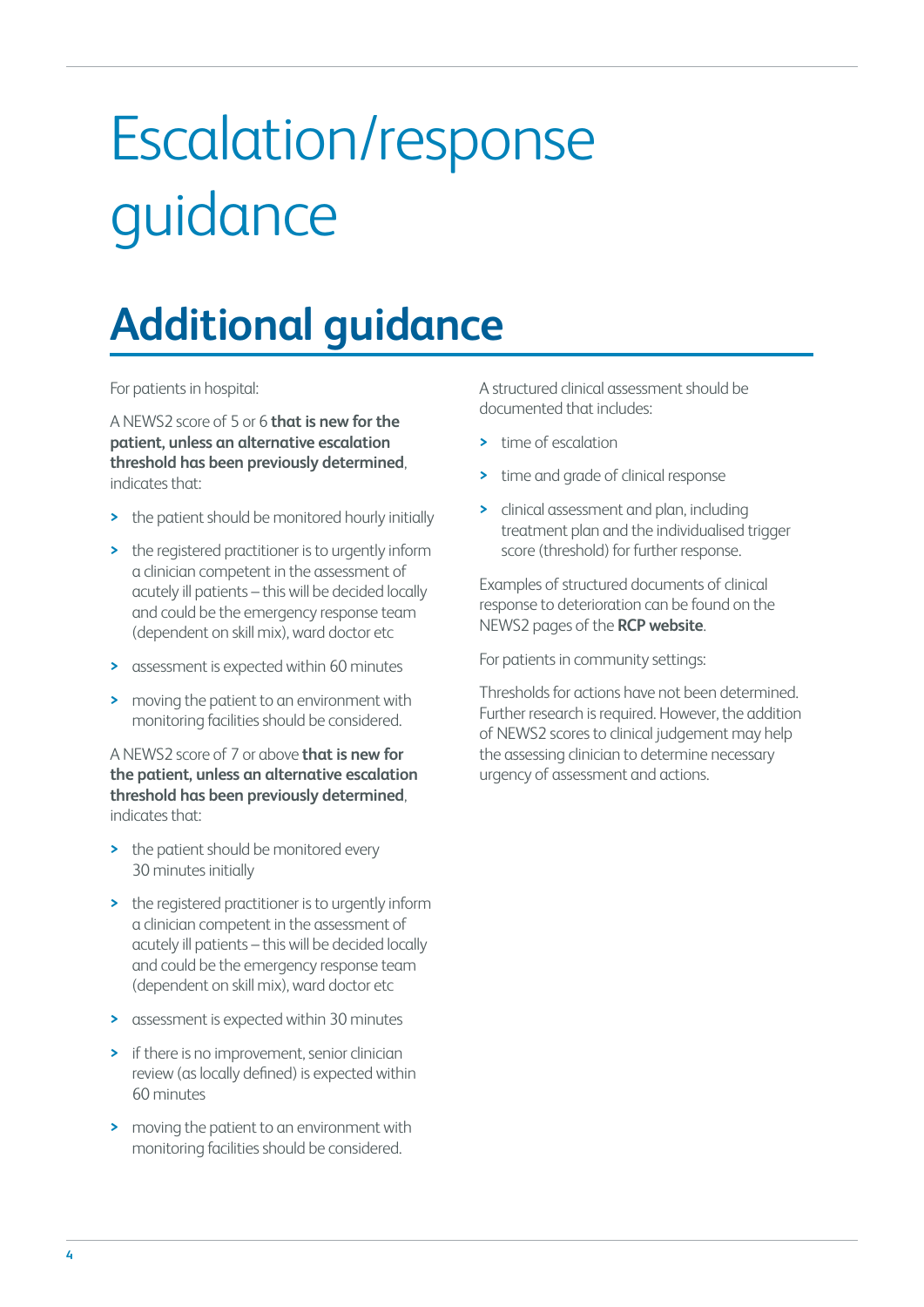## Oxygen scales

### **2017 recommendations**

#### 2017 recommendations:

The new  $\text{SpO}_2$  scoring Scale 2 is for patients with a prescribed oxygen saturation requirement of 88–92% (eg in patients with hypercapnic respiratory failure).

This should only be used in patients confirmed to have hypercapnic respiratory failure on blood gas analysis on either a prior, or their current, hospital admission.

- **>** The decision to use the new SpO<sub>2</sub> scoring Scale 2 should be made by a competent clinical decision maker and should be recorded in the patient's clinical notes.
- **>** In all other circumstances, the regular NEWS SpO<sub>2</sub> scoring scale (Scale 1) should be used.
- **>** For the avoidance of doubt, the SpO<sub>2</sub> scoring scale not being used should be clearly crossed out across the chart.

### **Additional guidance**

We recognise that the 2017 guidance is not consistently implemented and that patients with COPD without a history or evidence of hypercapnic respiratory failure are often monitored on Scale 2. **This is not in line with NEWS2 guidance.**

We also recognise that competent clinical decision makers, ie those who can determine the history or presence of hypercapnic respiratory failure, may not currently be involved in the initial decision to use Scale 2, and/or that this decision is commonly not documented. **This is not in line with NEWS2 guidance.**

Patients with a known history of hypercapnia should have this recorded on local record systems so that the appropriate scoring scale can be used from presentation.

For patients with chronic respiratory failure who therefore chronically score positive for hypoxia on either oxygen scale, an individualised threshold for escalation should be determined on initial and daily assessment by a competent clinical decision maker.

Agreeing a target oxygen saturation for a patient is a separate clinical decision from deciding which NEWS2 scale is used. These may coincide if the patient has a history of hypercapnia.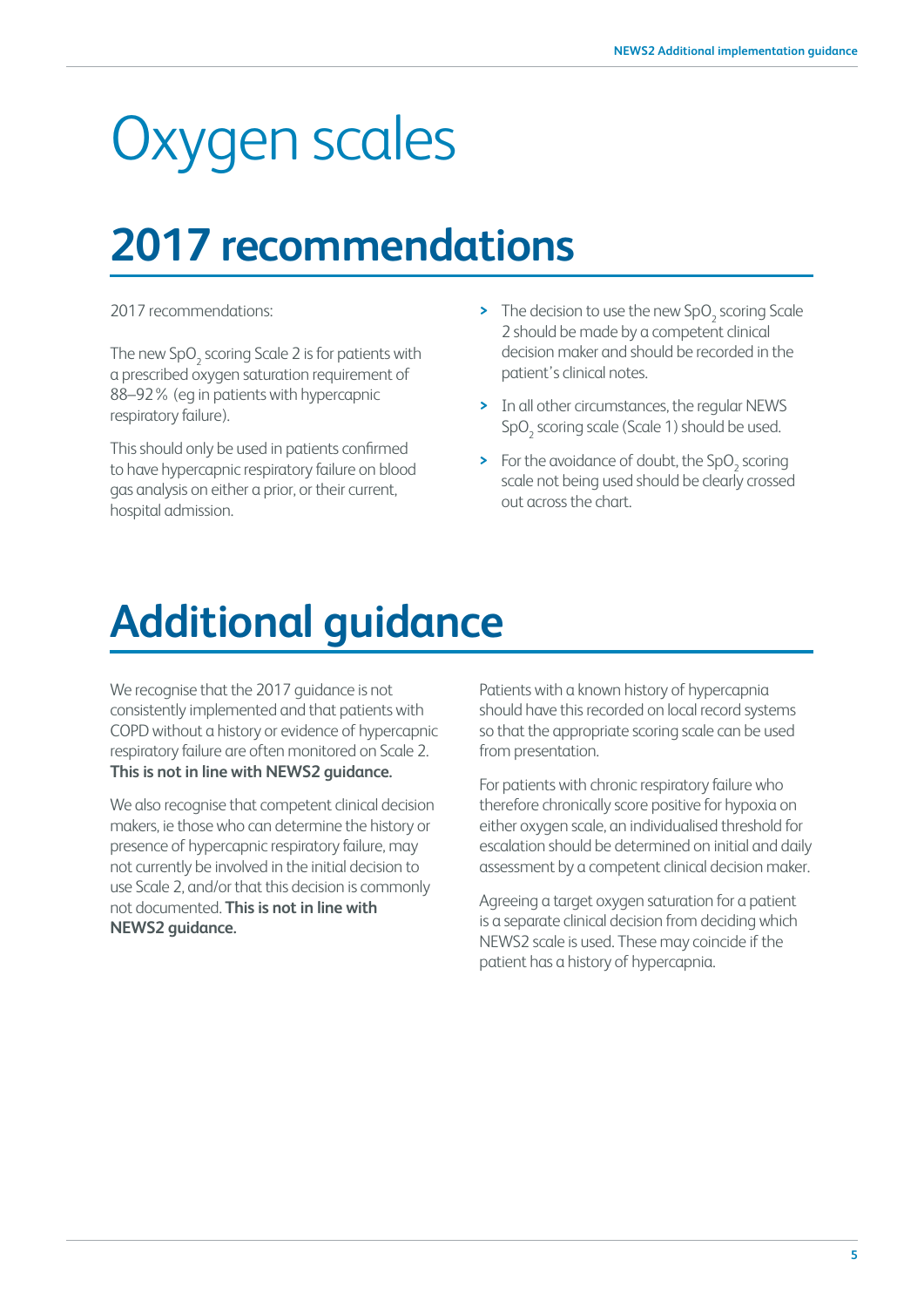## Acute receiving of patients to hospital

### **2017 recommendations**

2017 recommendations:

The NEWS should be used in the prehospital assessment of acutely ill patients by 'first responders', eg ambulance services, primary care and community hospitals, to identify and improve the assessment of acute illness, triage and the communication of acute-illness severity to receiving hospitals.

The NEWS should be used as an aid to clinical assessment – it is not a substitute for competent clinical judgement. Any concern about a patient's clinical condition should prompt an urgent clinical review, irrespective of the NEWS.

### **Additional guidance**

NEWS2 and its component parts should be used as a common language supplementing clinical judgement in acute care.

Clinical teams receiving information on patients who will transfer between teams should request NEWS2 scores and, if raised, the components

that are raised. This, together with the clinical judgement of the person who has assessed the patient, will aid decisions on clinical urgency for transfer, assessment on arrival, and best location for initial receiving.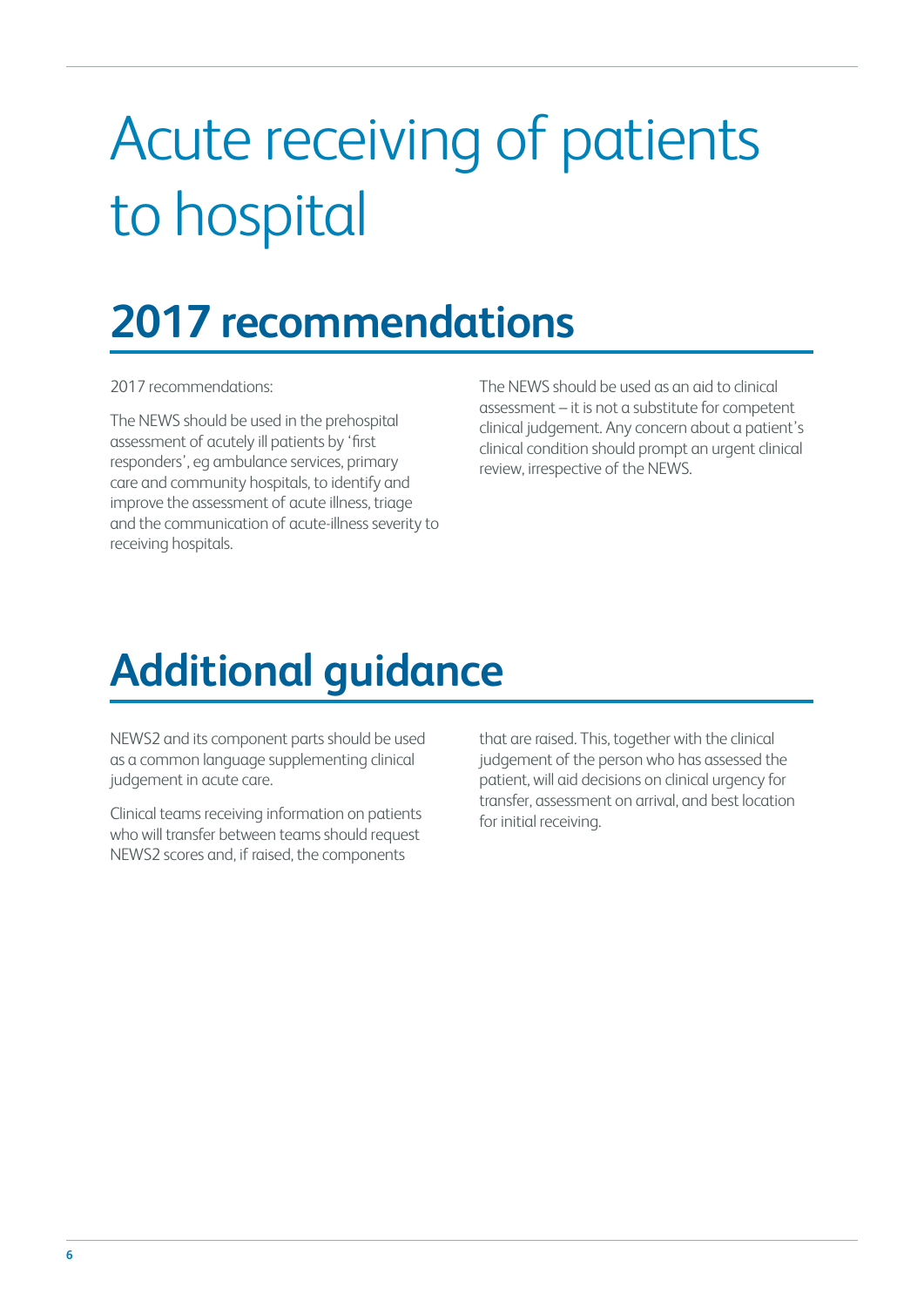# Incomplete NEWS2 parameters

### **2017 recommendations**

No specific 2017 recommendations.

### **Additional guidance**

If one of the physiological measures cannot be obtained because of no equipment, the score should still be calculated and documented as **incomplete**. A patient may trigger on a single measure, or on an aggregate score even if incomplete. Clinical judgement is particularly important here and might trigger a response at a lower threshold as the score is incomplete.

If one of the physiological measures is not obtainable despite the equipment being used, **this should trigger an immediate response.**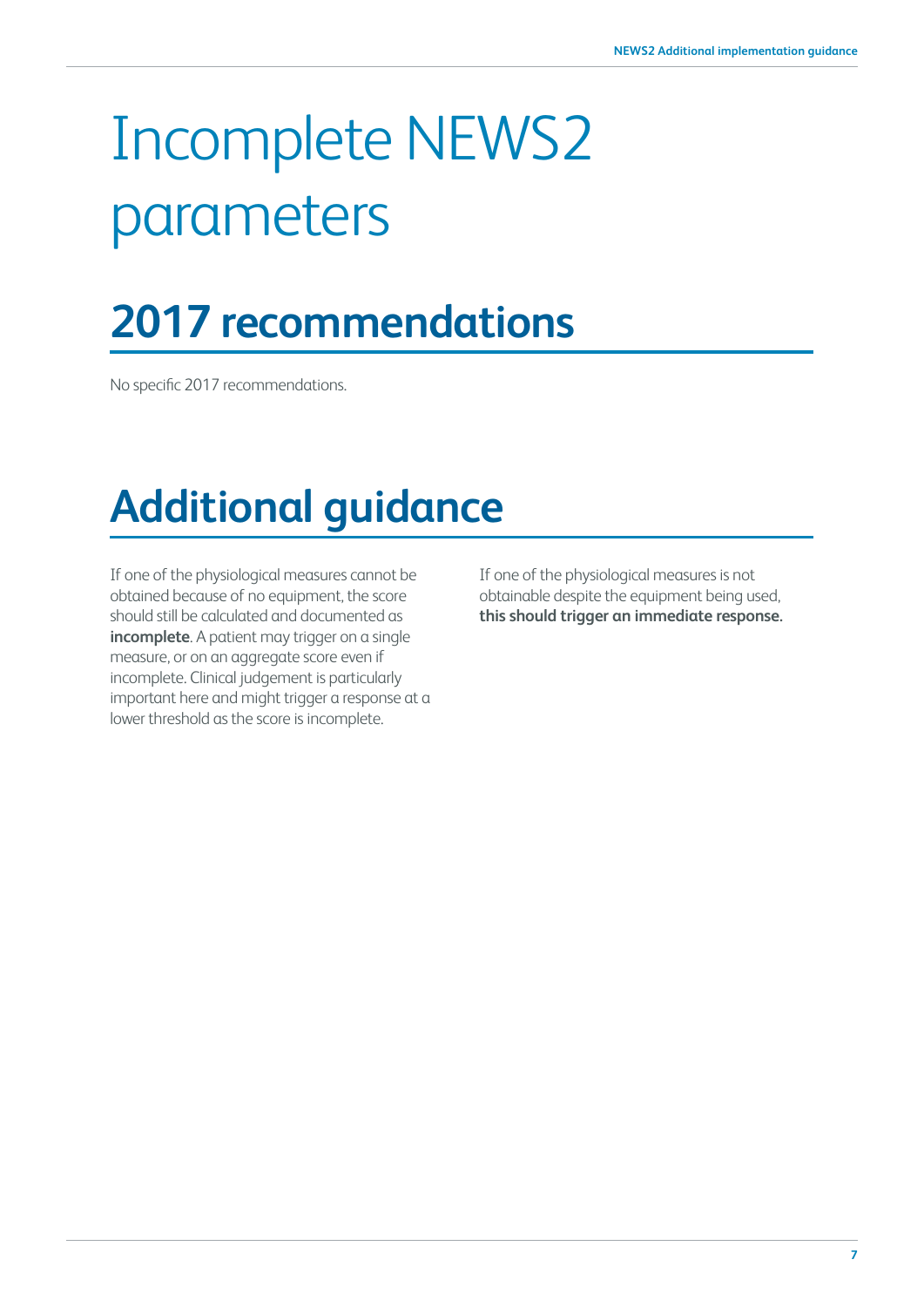## Conclusion

We hope you found this additional guidance helpful. For further NEWS2 information please visit **[www.rcplondon.ac.uk/news2](http://www.rcplondon.ac.uk/news)**, or to ask NEWS2-related questions please contact **[NEWS@rcplondon.ac.uk](mailto:NEWS%40rcplondon.ac.uk?subject=)**.

### **Authors**

**Dr John Dean** RCP clinical director of quality improvement and patient safety

**Professor Bryan Williams** RCP NEWS2 clinical adviser

**Dr Matt Inada-Kim** national clinical lead for sepsis and deterioration, NHS E/I

**Clare Wade** RCP head of patient safety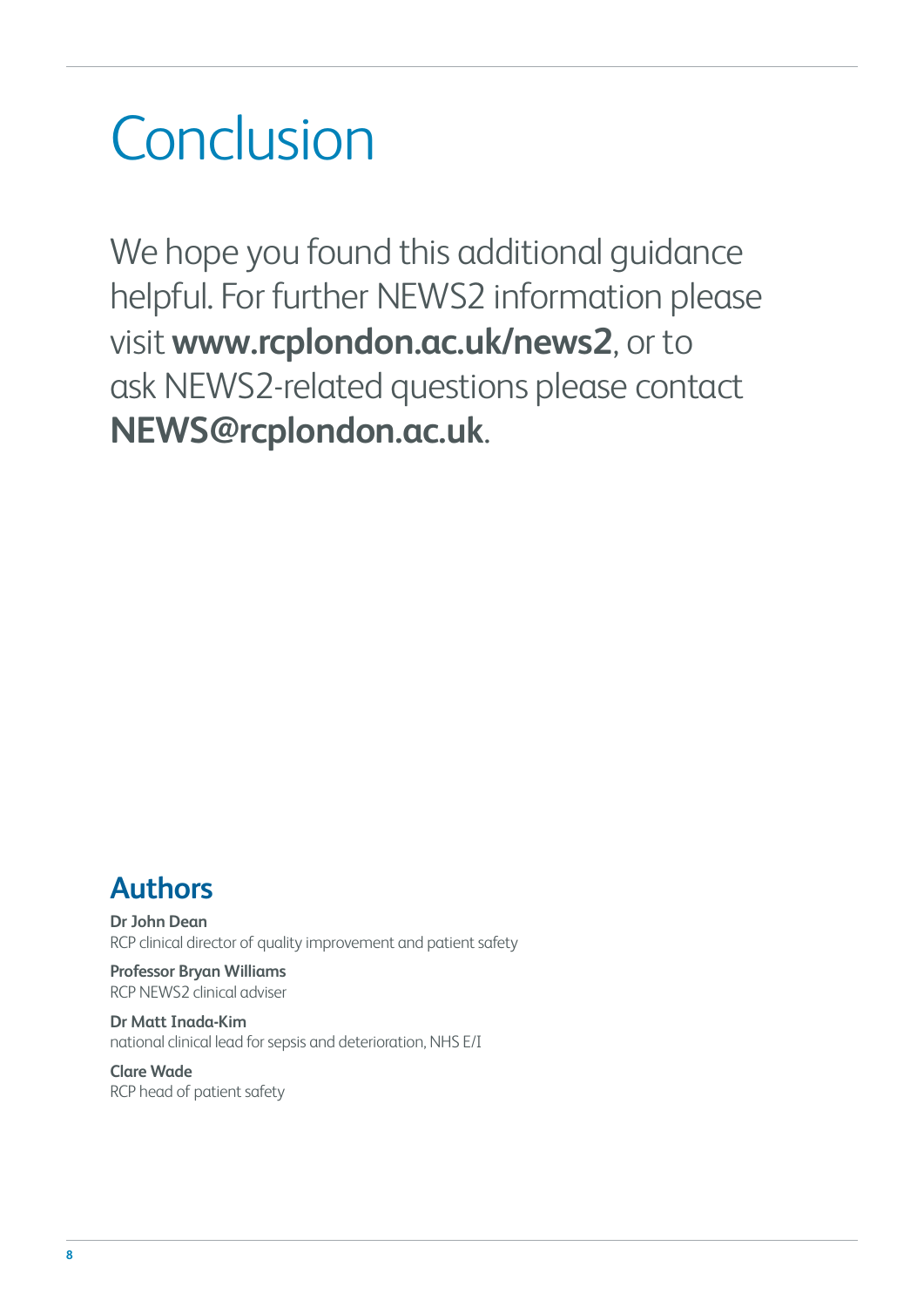## **References**

- 1 Royal College of Physicians. *National Early Warning Score (NEWS) 2: Standardising the assessment of acute-illness severity in the NHS*. Updated report of a working party. London: RCP, 2017. **[www.rcplondon.ac.uk/news2](http://www.rcplondon.ac.uk/news2)** [Accessed 25 March 2020].
- 2 MacLullich A, Ryan T, Cash H. The 4AT. **[www.the4at.com](http://www.the4at.com)** [Accessed 19 March 2020].
- 3 McCleary E, Cumming P. Improving early recognition of deliriumusing SQiD (Single Question to identify Delirium): a hospital based quality improvement project. *BMJ Qual Improv Rep* 2015;4:u206598.w2653. **[https://doi.org/10.1136/bmjquality.u206598.w2653](https://doi.org/10.1136/bmjquality.u206598.w2653 )**